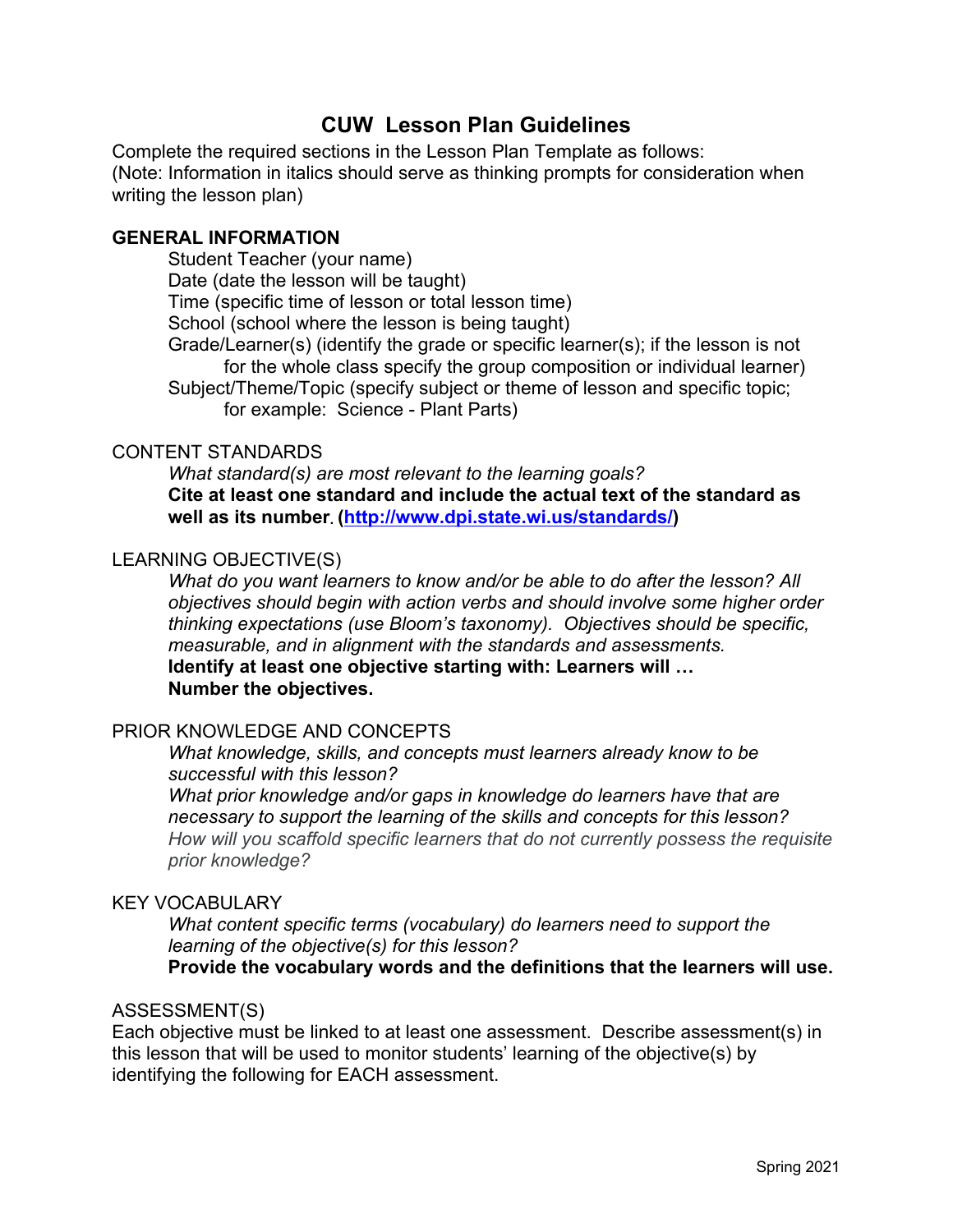#### Objective(s) Assessed

## **List the #(s) of the objectives being assessed.**

**Description** 

Indicate whether the assessment is **formative or summative** and describe the evidence (learner products and performances) you will use to assess learning Evaluation Criteria

*What evidence of student learning (related to the learning objectives and central focus) does the assessment provide?*

Describe the expected level(s) of performance and how you will determine the degree to which students have met the criteria (e.g., a rubric, checklist, points assigned to parts of the assessment). Criteria must be relevant to the learning objectives, but may include other expectations, (e.g., neatness, spelling, complete sentences).

Feedback

*What specific type of feedback (ex. verbal, written, demonstration, etc.) will you give to learners? How will learners use your feedback (ex. revisions, future assignments, etc.)?*

## **Procedure - Instructional Strategies and Learning Tasks**

The procedure should be written in the order you will teach it. Sufficient detail should be given so that another teacher could teach from this lesson plan without question. Classroom management considerations such as time allotment for each activity, how materials will be passed out, etc. need to be precisely documented

#### ENGAGE

*How will you launch the lesson to engage and motivate students in learning? How will you transfer students' prior academic learning and their personal/cultural and community assets to the new content (skills and concepts)?* **Enter the total time that this will take.** 

#### Rationale:

Explain how this sets the stage for the lesson and why it will motivate learners.

## LEARN

As you write this procedure think about:

*What will you say and do? What will learners do? What questions will you ask? What question strategies will you use? Will you use group work and how will you facilitate collaboration? How are-multiple modal strategies being used to enable learning for everyone? What transitions are used and when will they occur? How are other subjects being integrated into this lesson? What research-based practices are being used? What specific way(s) will learners need to use vocabulary (when reading, writing, listening and/or speaking) to participate in learning tasks and demonstrate their learning for this lesson?*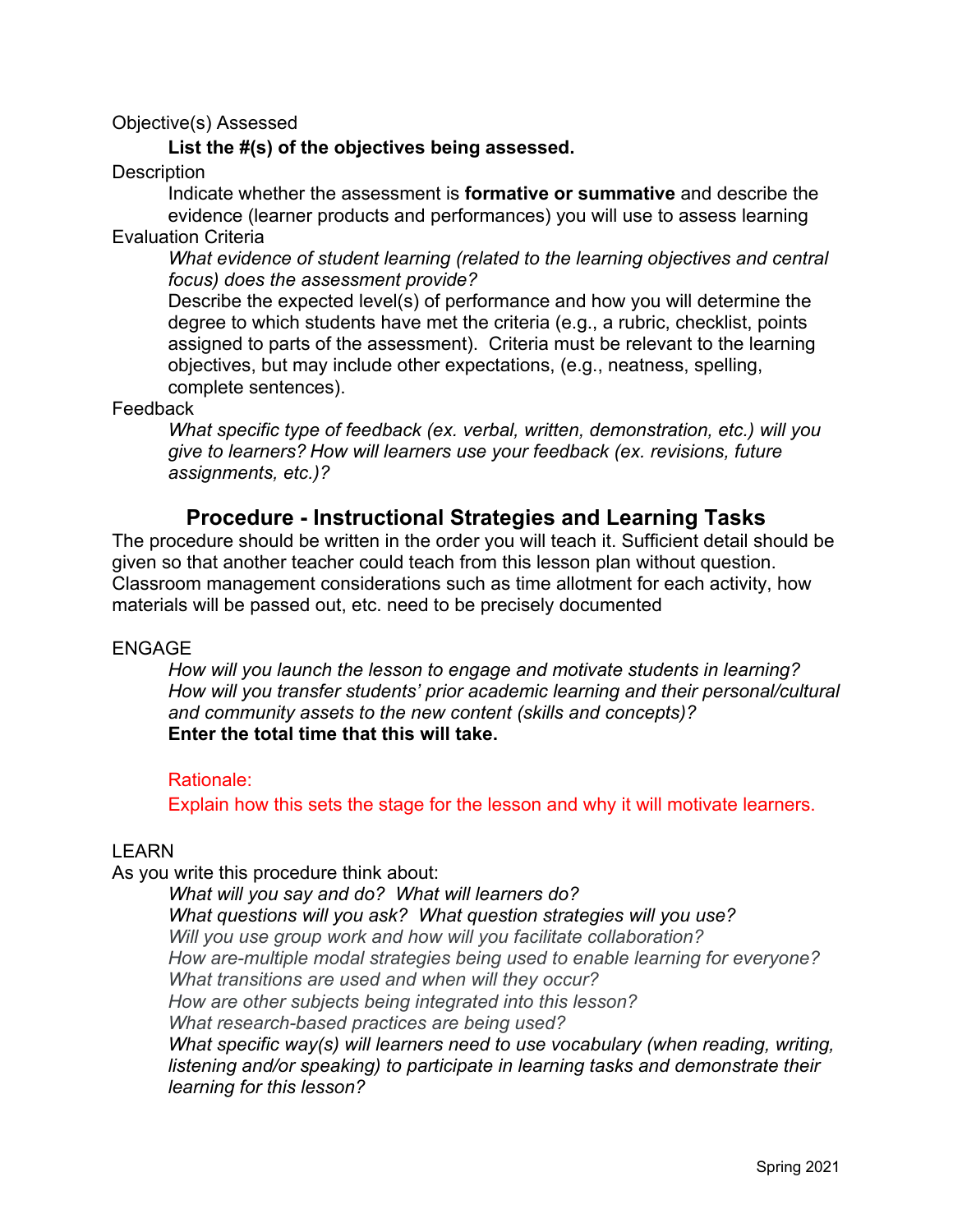*What are common errors and misunderstandings associated with this lesson and strategies that can be used to prevent/respond to them?*

*How will you give learners the opportunity to practice and apply learning so you can provide feedback?*

*How will you determine if learners are meeting the intended learning objectives?* **Enter the total time that this will take.** 

#### Rationale:

How are you differentiating the lesson using instructional tasks/strategies or planned supports to meet the learning needs of ALL of your learners, as justified by theoretical principles and/or research-based practices?

#### **TRANSFER**

*How will you end the lesson?*

*How will you reiterate the theme/topic of the lesson and guide the learners to reflect, summarize, and transfer/generalize what they have learned? (ex. extensions, centers/workstations, integration, connections to upcoming lessons, connections to home, and higher order thinking)* **Enter the total time that this will take.** 

#### Rationale:

Explain how this ties the entire lesson together as learners apply what they have learned to bring closure.

#### MATFRIALS

*What materials does the teacher need for this lesson? What materials do the learners need for this lesson? How will you adapt/modify the instructional materials to make the content relevant and accessible to your learners?* Attach supplemental materials such as slides, pictures, activity sheets, anchor charts.

## RESOURCES

List all resources including textbooks with page numbers, online resources, and other supplemental materials. You must provide at least one content resource.

# **Additional Differentiation to Support Diverse Learners**

Additional adaptations prepared to implement for supporting learners with the following needs:

 **Content** – Adaptation of the content to make it accessible for these learners.

**Process** – Adaptation of the process of learning and participating in the activities.

**Product** – Adaptation of the product/assessment so the learner can demonstrate what he/she learned.